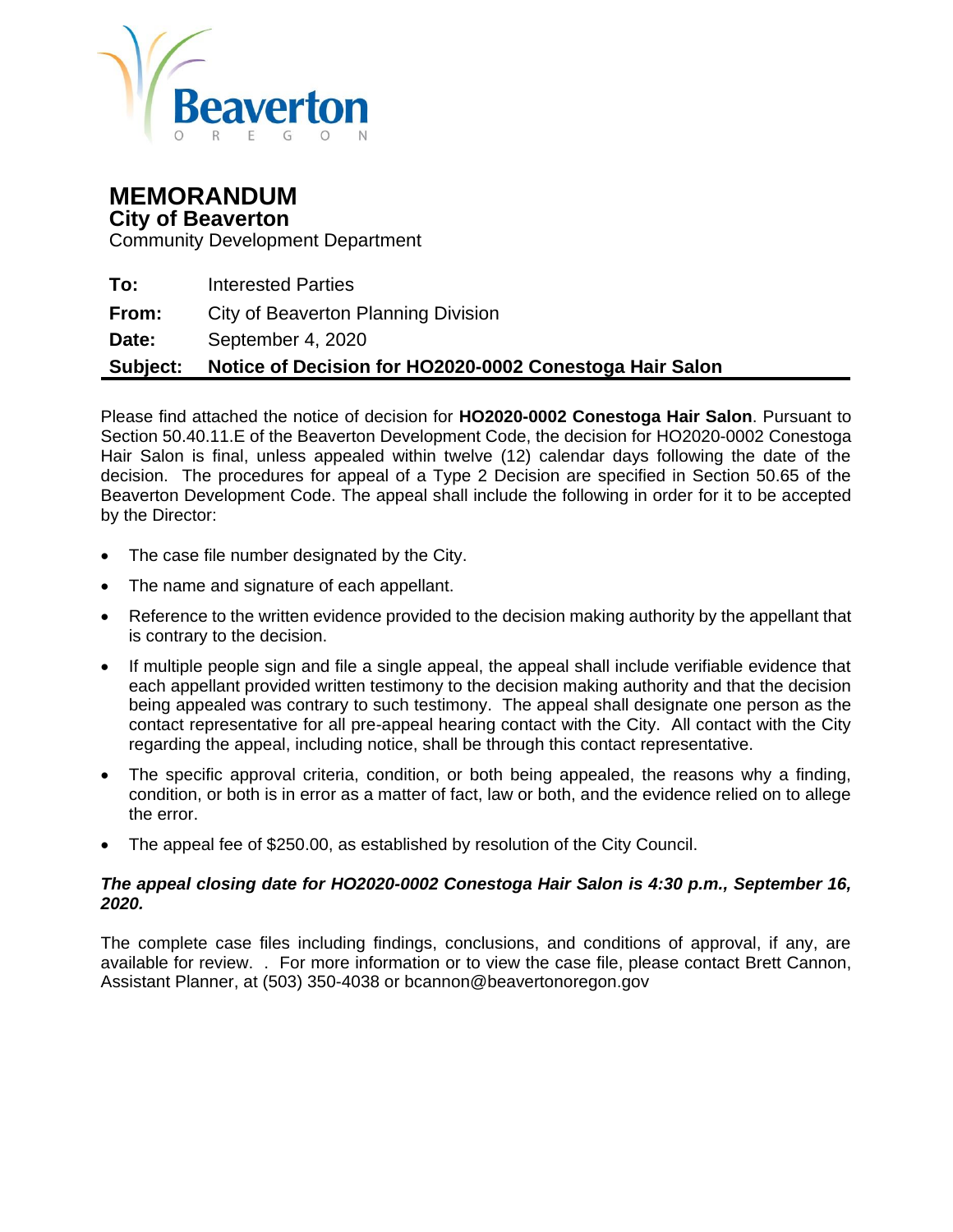

# **STAFF REPORT**

| DATE:                                | September 4, 2020                                                                                                                                                                                                                                                                                                                                                                                                                                     |
|--------------------------------------|-------------------------------------------------------------------------------------------------------------------------------------------------------------------------------------------------------------------------------------------------------------------------------------------------------------------------------------------------------------------------------------------------------------------------------------------------------|
| TO:                                  | <b>All Interested Parties</b>                                                                                                                                                                                                                                                                                                                                                                                                                         |
| FROM:                                | <b>Brett Cannon, Assistant Planner</b>                                                                                                                                                                                                                                                                                                                                                                                                                |
| PROPOSAL:                            | HO2020-0002 Conestoga Hair Salon                                                                                                                                                                                                                                                                                                                                                                                                                      |
| <b>LOCATION:</b>                     | 9735 SW Robbins Dr.<br>Beaverton, OR 97008<br>Tax Lot 1S127CD of Washington County Map 08500                                                                                                                                                                                                                                                                                                                                                          |
| SUMMARY:                             | The applicant requests Type Two Home Occupation approval<br>for a hair salon, with limited nail services in a detached single-<br>family residence in a residential zone (R7). There will be one<br>customer at a time by appointment only and there will be no<br>more than 8 clients per day. There will be no employees other<br>than the homeowner who will operate the business within the<br>hours of 8:30am and 6:00pm, Monday through Sunday. |
| APPLICANT/<br><b>PROPERTY OWNER:</b> | Nathan Wakefield<br>9735 SW Robbins Dr.<br>Beaverton, OR 97008                                                                                                                                                                                                                                                                                                                                                                                        |
| <b>DECISION:</b>                     | APPROVAL of HO2020-0002 - Conestoga Hair Salon<br>Home Occupation, subject to conditions identified at the end<br>of this report.                                                                                                                                                                                                                                                                                                                     |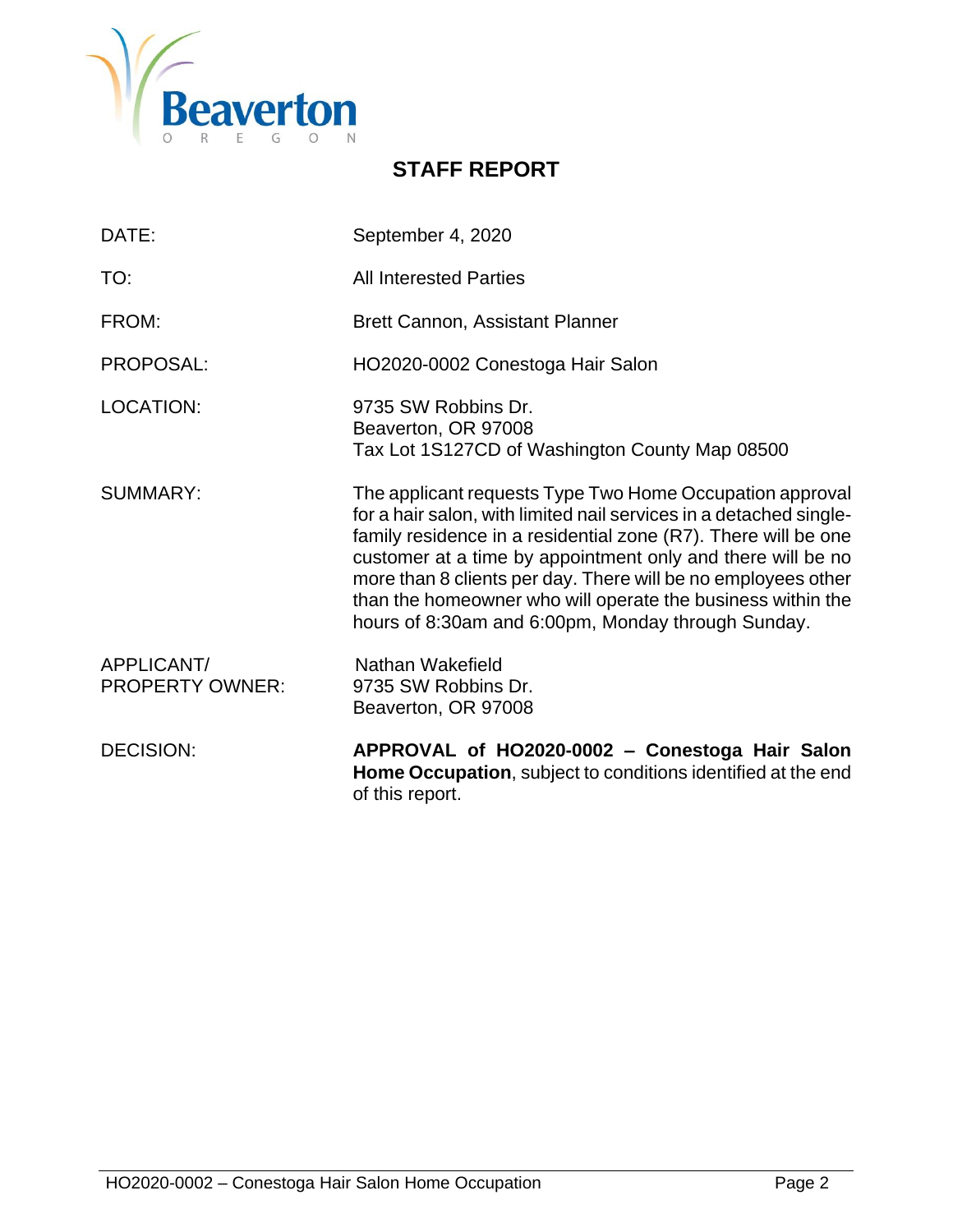# **BACKGROUND FACTS**

# **Key Application Dates**

| <b>Application</b> | <b>Submittal Date</b> | <b>Deemed</b><br><b>Complete</b> | $120$ -Day           | $365$ -Day*   |
|--------------------|-----------------------|----------------------------------|----------------------|---------------|
| HO2020-0002        | June 24, 2020         | July 29, 2020                    | November 26,<br>2020 | July 29, 2021 |

\* Pursuant to Section 50.25.9 of the Development Code this is the latest date, with a continuance, by which a final written decision on the proposal can be made.

# **Existing Conditions Table**

| Zoning                                       | (R7) Residential Urban Standard Density 7,000                                                                                                                    |                                                                                                                                                     |  |  |
|----------------------------------------------|------------------------------------------------------------------------------------------------------------------------------------------------------------------|-----------------------------------------------------------------------------------------------------------------------------------------------------|--|--|
| <b>Current</b><br><b>Development</b>         | <b>Single Family Residential</b>                                                                                                                                 |                                                                                                                                                     |  |  |
| <b>Site Size</b>                             | $0.23$ acres                                                                                                                                                     |                                                                                                                                                     |  |  |
| <b>NAC</b>                                   | Greenway                                                                                                                                                         |                                                                                                                                                     |  |  |
| <b>Surrounding</b><br><b>Zoning and Uses</b> | Zoning:<br>North: Urban Standard Density (R7)<br>South: Urban Standard Density (R7)<br>Urban Standard Density (R7)<br>East:<br>West: Urban Standard Density (R7) | Uses:<br>North: Single Family Residential<br>South: Single Family Residential<br>East: Single Family Residential<br>West: Single Family Residential |  |  |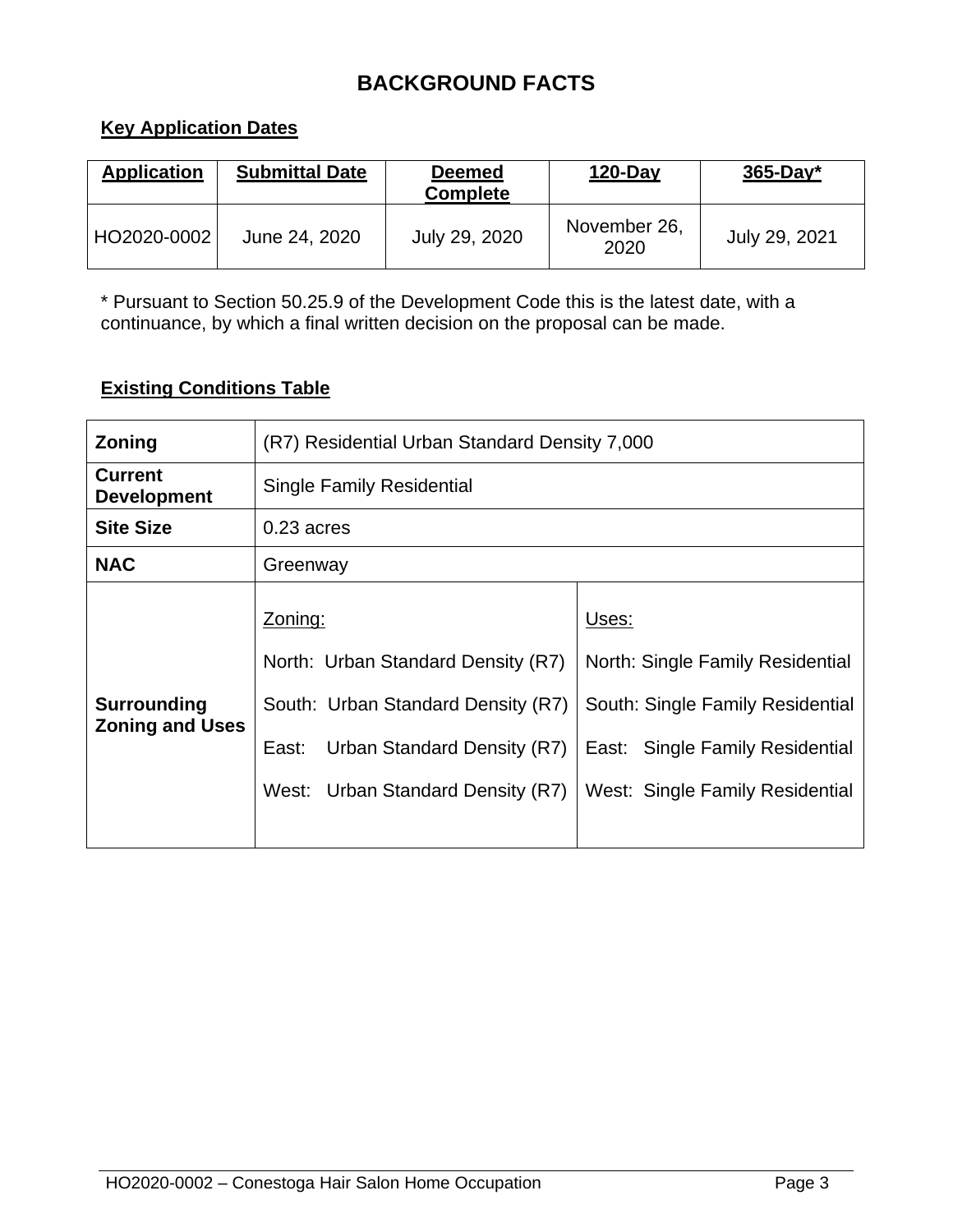# **TABLE OF CONTENTS**

|                                                              | <b>PAGE No.</b> |
|--------------------------------------------------------------|-----------------|
| Attachment A: Home Occupation Two (HO2020-0002)              | $5 - 11$        |
| <b>Attachment B: Conditions of Approval</b>                  | 12              |
| <b>Exhibit 1: Applicant Materials (On File at City Hall)</b> |                 |
| 1.1 Approved Plans                                           |                 |
| <b>Exhibit 2: Public Comment</b>                             |                 |
| 2.1 Email from Rick Elzinga dated 8/9/2020                   |                 |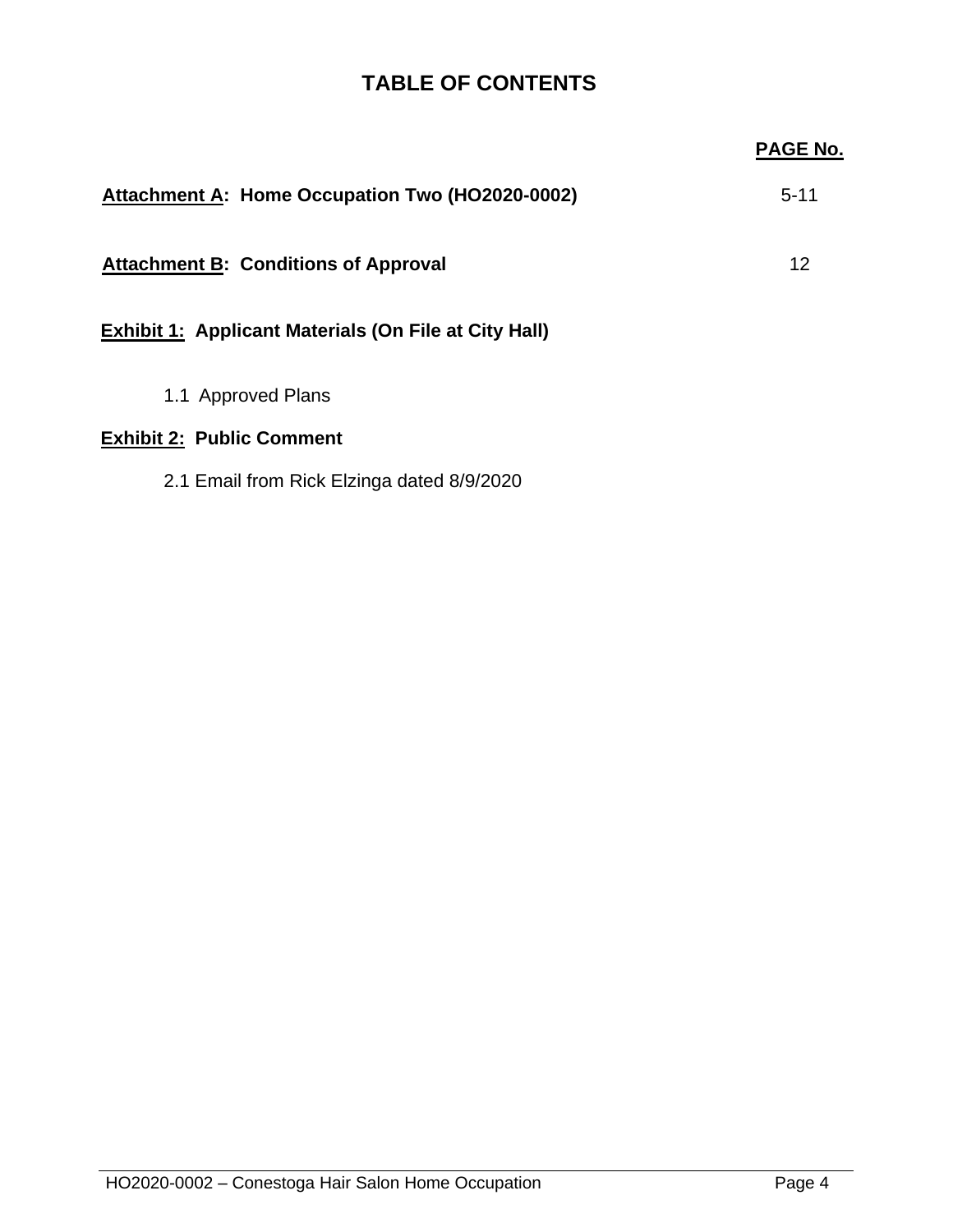# **ATTACHMENT A**

#### **ANALYSIS AND FINDINGS FOR HOME OCCUPATION TWO APPROVAL HO2020-0002 – Conestoga Hair Salon Home Occupation**

#### **Section 40.40.05 Home Occupation: Purpose**

*The purpose of the Home Occupation application is to provide recognition of the needs or desires of many people to engage in small scale business ventures at home. It recognizes the potential advantages for reducing commuter travel when people work at home. It is also recognized that such uses, if not carefully regulated, may be incompatible with the purposes of residential districts. It is the intent of this section that these uses be allowed so long as they are not in violation of the terms of this section and do not alter the residential character of the neighborhood, infringe upon the right of neighboring residents to the peaceful enjoyment of their neighborhood homes, or otherwise be detrimental to the community at large. This Section is carried out by the approval criteria listed herein.*

**Section 40.40.15.2.C lists the criteria in order to approve a Home Occupation application; the decision making authority shall make findings of fact based on evidence provided by the applicant demonstrating that all the following criteria are satisfied:**

#### *1. The proposal satisfies the threshold requirements for a Home Occupation Two application.*

The applicant proposes to operate a spa business in their private residence. Customers will visit the site by appointment.

Threshold 1: A home occupation is proposed where outside customers or employees visit the premises.

**Therefore, staff finds that the proposal meets the criterion for approval.**

### *2. All City application fees related to the application under consideration by the decision making authority have been submitted.*

The City of Beaverton received the appropriate fee of \$753.00 for a Home Occupation Two application.

**Therefore, staff finds that the proposal meets the criterion for approval.**

### *3. The proposed home occupation shall have a maximum of one (1) volunteer or employee who is not a resident on the premises.*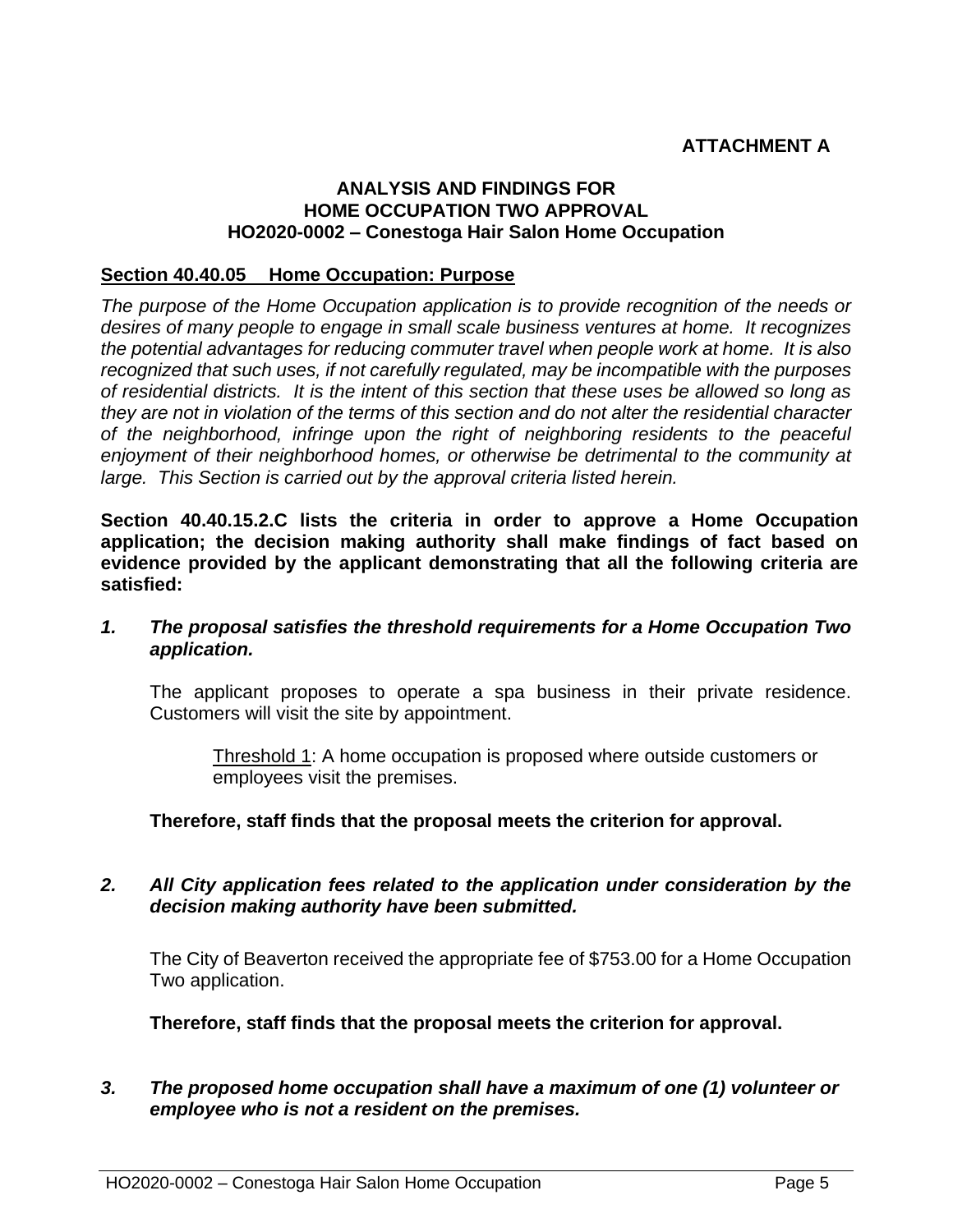The applicant's proposal doesn't include any outside volunteers or employees. The only employee of the Home Occupation is the resident of the property, Muy Wakefield.

**Therefore, staff finds the proposal meets the criterion for approval.**

# *4. The proposed home occupation shall have no more than 8 daily customers or clients on the premises.*

The applicant's proposal states one (1) to eight (8) customers can be scheduled each day by appointment only. To ensure that in the future, the applicant does not exceed the maximum number of customers permitted with this application, staff proposes a condition of approval (Condition No. 12) that all customers will arrive by appointment only, with a maximum of eight customers per day.

**Therefore, staff finds that the proposal, as conditioned, meets the criterion for approval.**

# *5. All customer and client visits to the proposed home occupation shall occur only between the hours of 7:00 a.m. and 10:00 p.m.*

The applicant states that customers will arrive by appointment only, and will only occur only between the hours of 8:30 a.m. and 6:00 p.m. Staff proposes a condition of approval (Condition No. 4) that the home occupation operation shall be limited to the hours of 8:30 a.m. to 6:00 p.m.

**Therefore, staff finds that the proposal, as conditioned, meets the criterion for approval.**

*6. If on-site parking is provided, a plan for additional parking may be approved if: a. Not more than a total of 4 on-site parking spaces for the combined residential and home occupation uses are proposed. b. The parking spaces, driveway, street access, landscaping, storm water drainage, and screening comply with this Code and other city standards.*

The applicant states, there is an existing driveway leading to the garage, dimensions of which will fit two cars (21'x24'). Client and customer parking will utilize the driveway space on site in front of the garage. Staff proposes a condition of approval (Condition No. 13) that all customer pick-up, drop-off, and parking related to the home occupation will occur on the property using the parking spaces in the driveway.

**Therefore, staff finds that the proposal, as conditioned, meets the criterion for approval.**

*7. Excluding regular U. S. Postal Service delivery, the home occupation shall not require more than two (2) trips per day for delivery or pick up to the residence*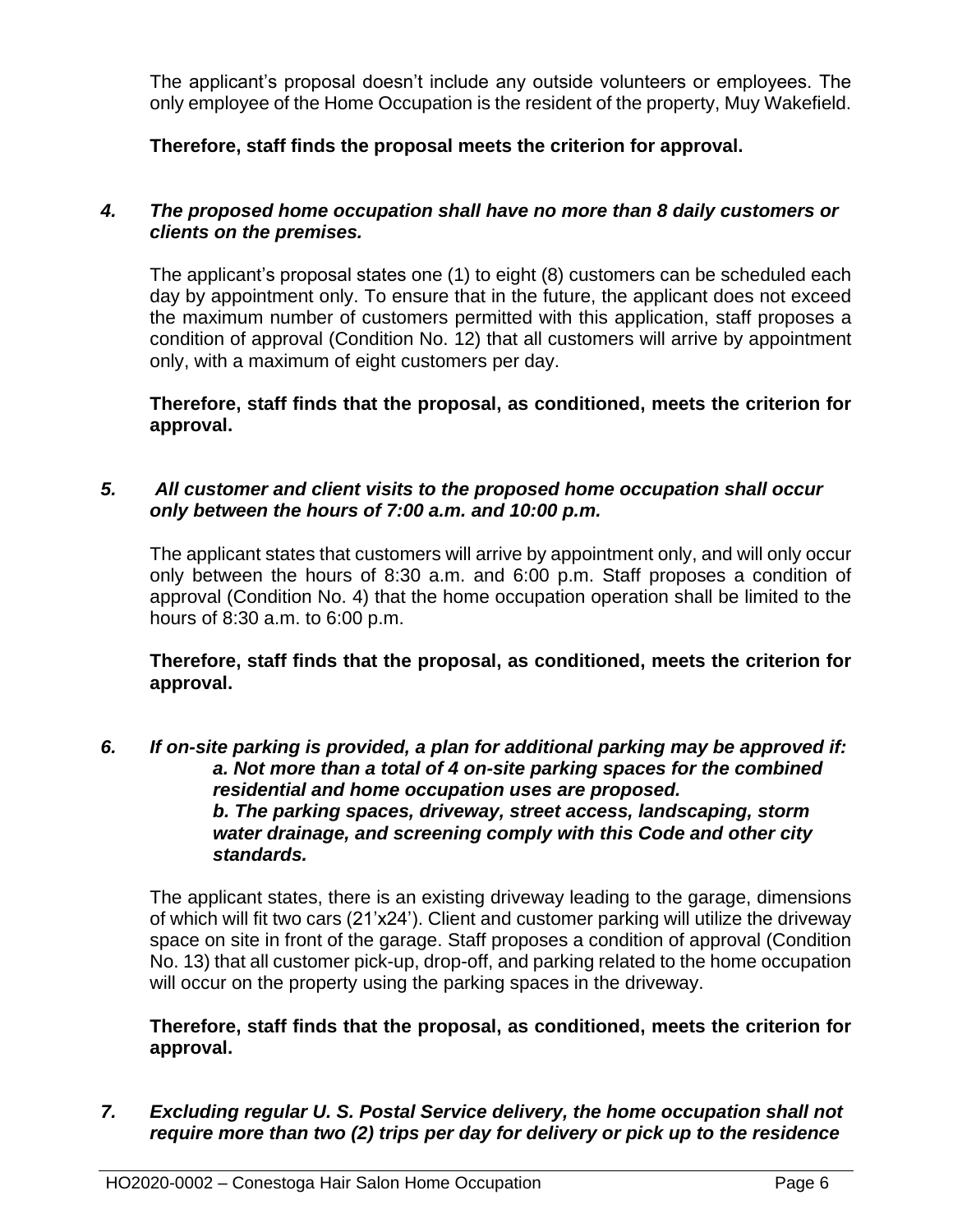#### *between the hours of 8:00 a.m. and 6:00 p.m. There shall be no deliveries or pick-ups between the hours of 6:00 p.m. and 8:00 a.m.*

The U.S. Postal Service will deliver mail on a daily basis. The applicant states there will be no additional deliveries to the home as a result of the home occupation between the hours of 6:00 p.m. and 8:00 a.m. Staff is satisfied that the proposed business does not exceed the maximum delivery or pick-ups to the residence.

## **Therefore, staff finds that the proposal meets the criterion for approval.**

#### *8. The proposed home occupation is being undertaken by an occupant of the residence.*

The applicant states that the proposed home occupation is being undertaken by Muy Wakefield, owner and occupant of the residence. There will not be any additional employees of the home occupation.

**Therefore, staff finds that the proposal meets the criterion for approval.**

## *9. The proposed home occupation is participating in and is consistent with the City's Business License Program and other agency licensing requirements as appropriate to the proposed use.*

The applicant states that Conestoga Hair Salon has applied for a Business License. As a condition of approval (Condition No. 3), the applicant will complete the Business License application process and continue to maintain an active City of Beaverton Business License.

**Therefore, staff finds that the proposal, as conditioned, meets the criterion for approval.**

## *10. The on-site operation of the proposed home occupation shall be conducted entirely within the dwelling, a conforming accessory structure, or both. No exterior storage of materials or equipment shall occur on the premises.*

The applicant proposes the conversion of a 110 square-foot room within the existing single-family residence, a separate entrance located on the south elevation for customers only and a new pedestrian path from the driveway to the proposed entrance. Furthermore, the applicant states that all operations related to the home occupation will occur in the wholly within the existing floor space of the residence, as seen on the approved plans (Exhibit 1.1).

### **Therefore, staff finds that the proposal meets the criterion for approval.**

*11. The proposed home occupation will not change the use classification of the dwelling unit or accessory structures as determined by the City Building Official applying the State Building Code.*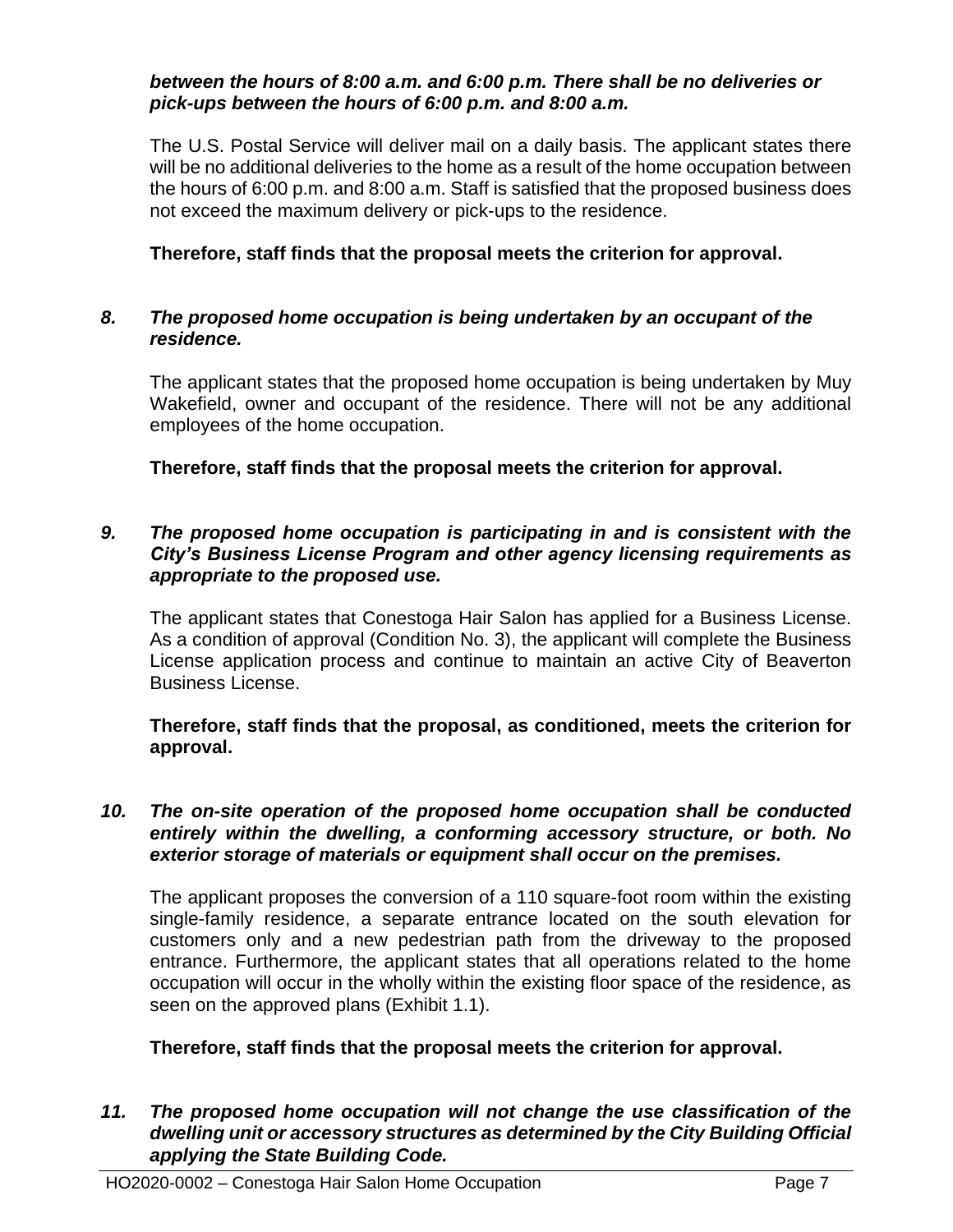The primary use of the structure will remain residential. The structure is not proposed to have a change in use classification or occupancy rating.

**Therefore, staff finds that the proposal meets the criterion for approval.**

## *12. The proposed home occupation and associated storage of materials and products shall not occupy more than 700 gross square feet of floor area.*

The applicant has stated that the home occupation will occupy internal floor area of approximately 110 square feet. This area is further shown on the applicant's approved plans (Exhibit 1.1). Staff concurs that the area associated with the home occupation is under 700 square feet. Staff proposes a condition of approval (Condition No. 5) limiting any future expansion of the business to 700 square feet.

**Therefore, staff finds that the proposal, as conditioned, meets the criterion for approval.**

## *13. The subject property will continue to be used and maintained as a residence and will conform to all requirements of this and other City Codes as they pertain to residential property.*

The applicant states that the subject property will continue to be used and maintained as a residence.

**Therefore, staff finds that the proposal meets the criterion for approval.**

# *14. The home occupation, including deliveries from other businesses, shall not include the use of tractor-trailers, forklifts, or similar heavy equipment.*

The applicant states that the proposed home occupation does not require deliveries from other businesses using tractor-trailers, fork lifts, or similar heavy equipment. Deliveries for the home occupation occur via regular residential delivery such as USPS, UPS, or FedEx. Staff concurs that the salon service proposed does not require the use of heavy equipment.

**Therefore, staff finds that the proposal meets the criterion for approval.**

# *15. There shall be no noise, vibration, smoke, dust, odors, heat or glare at or beyond the property line resulting from the operation of the home occupation.*

The applicant states that the home occupation will create no noise, vibration, smoke, dust, heat or glare beyond the property line as a result of its operation. Staff concurs with the applicant's statement. Staff proposes a condition of approval (Condition No. 11) that there shall be no noise, vibration, smoke, dust, odors, heat or glare at or beyond the property line resulting from the operation of the home occupation.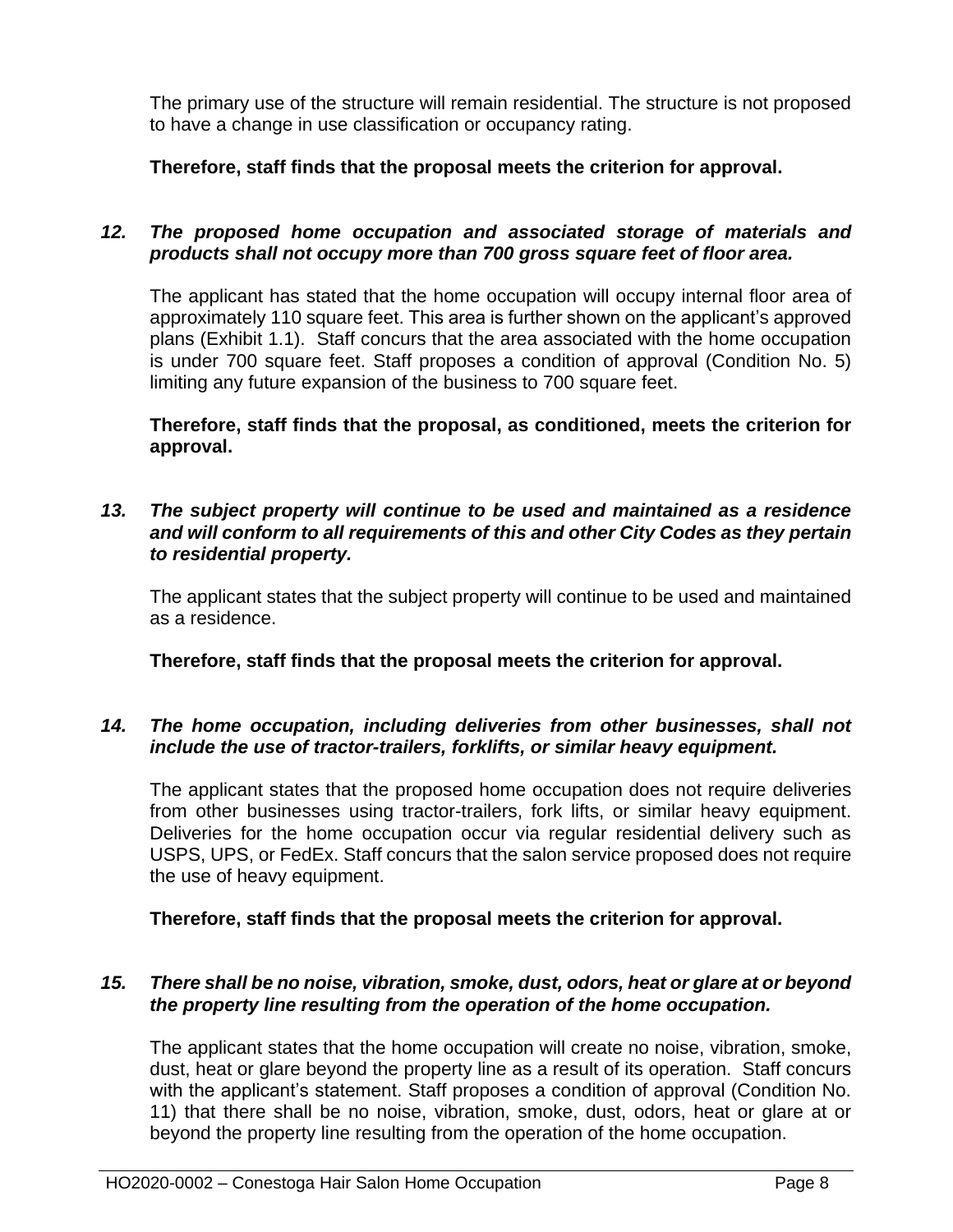**Therefore, staff finds that the proposal, as conditioned, meets the criterion for approval.**

*16. There shall be no exterior storage of vehicles of any kind used for the business except that one (1) commercially licensed vehicle, which is not larger than a 3/4 ton pick-up, passenger van, or other vehicle of similar size, may be parked outside on the subject property, provided such parking complies with applicable parking restrictions.*

The applicant has stated that the proposed home occupation has no commercial vehicles associated with the use. Staff agrees that the scope of activities proposed do not require any commercial vehicles.

**Therefore, staff finds that the proposal meets the criterion for approval.**

*17. The proposal will not involve storage or distribution of toxic or flammable materials, spray painting or spray finishing operations, or similar activities that involve toxic or flammable materials which in the judgment of the Fire Marshall pose a health or safety risk to the residence, its occupants or surrounding properties.*

The applicant has stated that they will not use or store toxic or flammable materials. Staff proposes a condition of approval (Condition No. 15) that no toxic or flammable materials are allowed on site as part of the home occupation.

**Therefore, staff finds that the proposal, as conditioned, meets the criterion for approval.**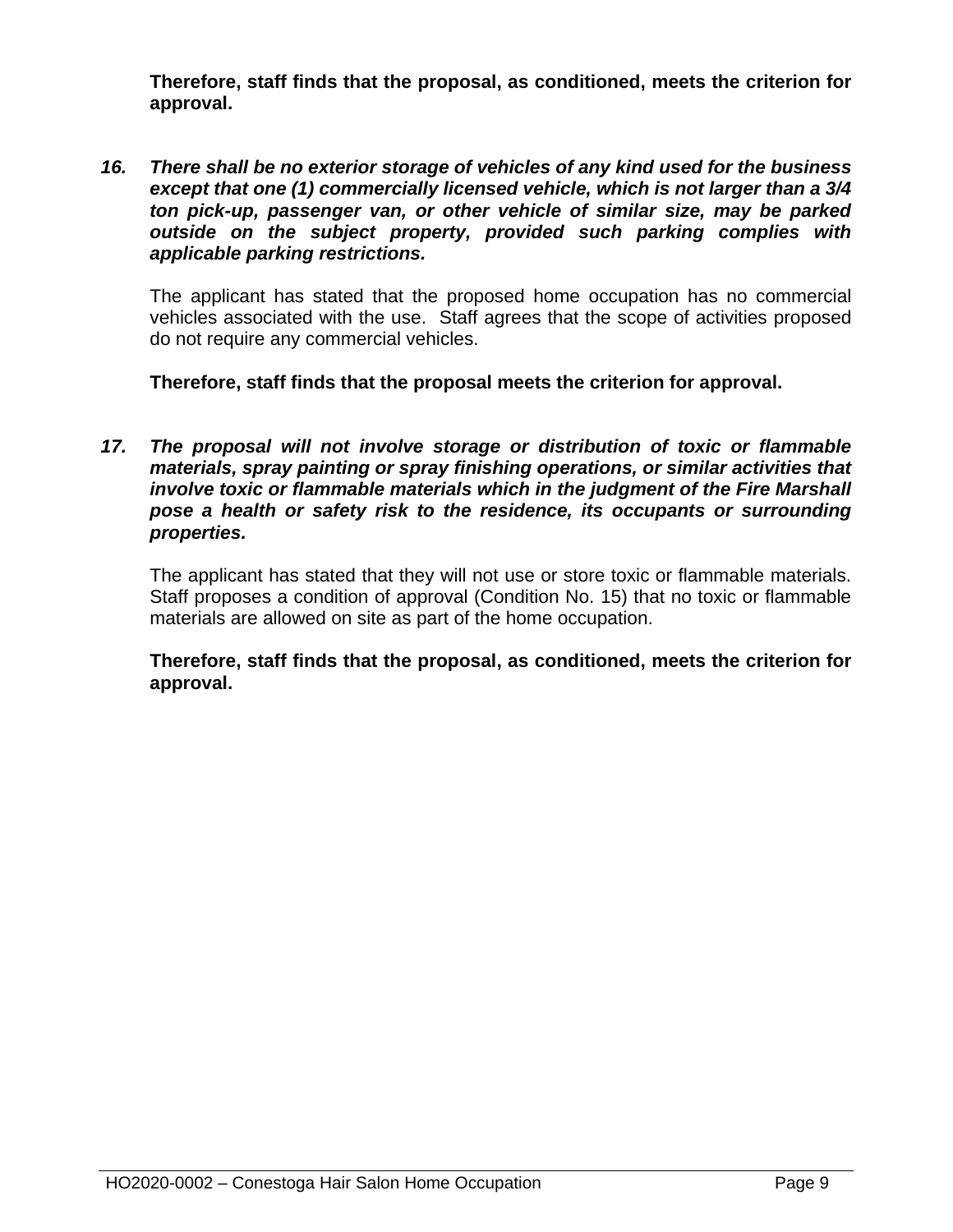#### *18. There is no signage associated with the proposed home occupation aside from a name plate as allowed by Section 60.40.15 of this Code.*

The applicant has stated that the sign for the business will not exceed the allowable two square foot name plate. Staff proposes a condition of approval (Condition No. 9) that the signage associated with the business shall not exceed two square feet.

**Therefore, staff finds that the proposal, as conditioned, meets the criterion for approval.** 

### *19. Exterior remodeling will not alter the residential character of the building.*

The applicant states the proposed exterior door will have residential characteristics. Staff agrees, the proposed door on the south elevation will not alter the residential characteristic of the existing single-family residence.

**Therefore, staff finds that the proposal meets the criterion for approval.** 

## *20. Excluding required residential parking, adequate off-street parking exists to accommodate vehicular traffic for any employee, customer, or both.*

The applicant has provided a site plan demonstrating the presence of a driveway wide and long enough to support two vehicles parked on-site and a two-car garage, demonstrating four (4) off-street parking spaces exist on site. One parking space is required to support the residence; therefore, the additional on-site parking spaces can be support residential and home occupation uses.

# **Therefore, staff finds that the proposal meets the criterion for approval.**

### *21. The proposal is consistent with all applicable provisions of Chapter 20 (Land Uses) unless the applicable provisions are subject to an adjustment, planned unit development, or variance which shall be already approved or considered concurrently with the subject proposal.*

Home Occupations are a permitted use in the R7 zone. The existing dwelling in which the home occupation will take place is consistent with all applicable site development standards for the R7 zone. No adjustments, planned unit developments or variances are proposed or necessary.

**Therefore, staff finds that the proposal meets the criterion for approval.**

*22. The proposal is consistent with all applicable provisions of Chapter 60 (Special Requirements) and that all improvements, dedications, or both required by the applicable provisions of Chapter 60 (Special Requirements) are provided or can be provided in rough proportion to the identified impact(s) of the proposal.*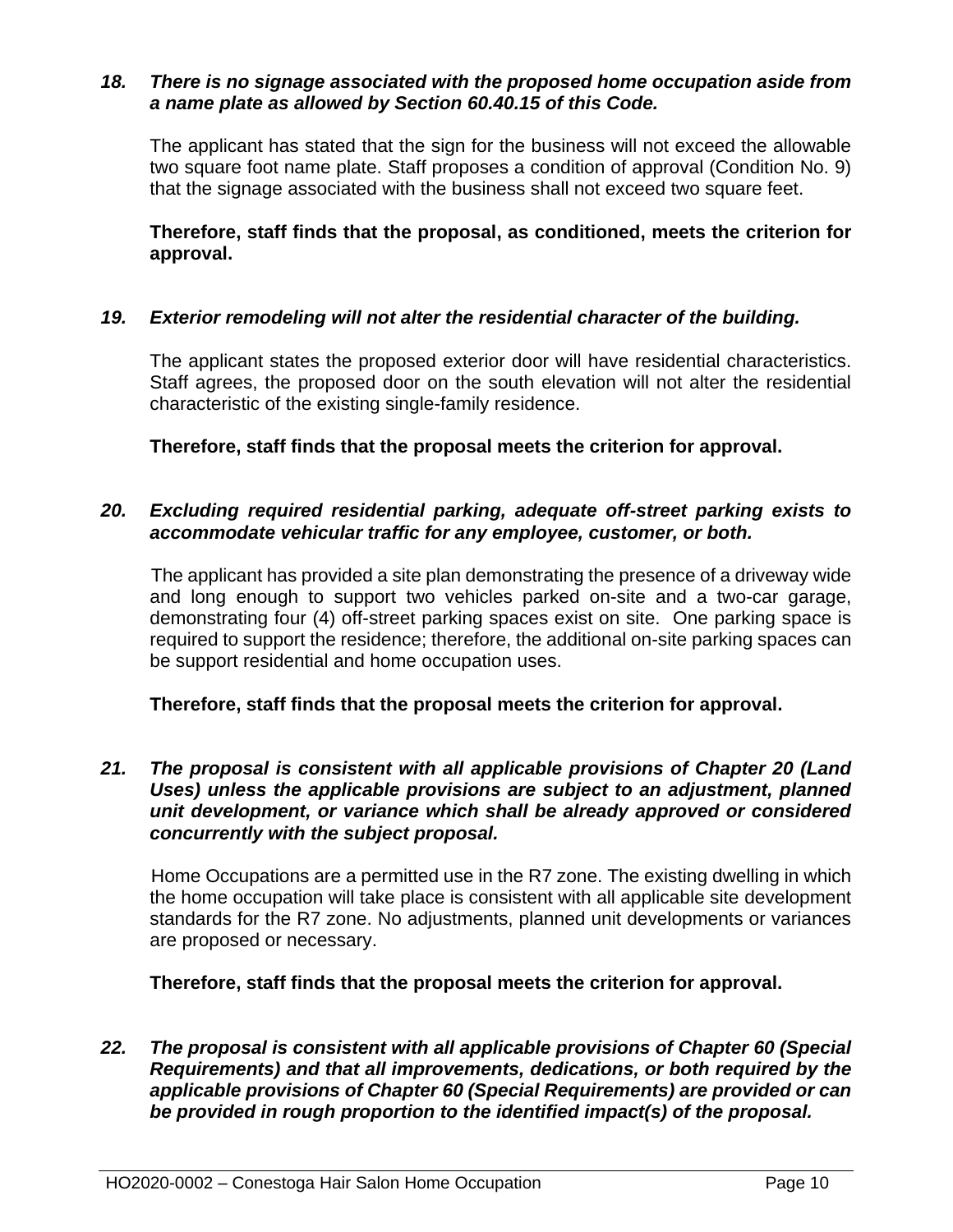The proposal is consistent with all applicable provisions of Chapter 60 (Special Requirements). The residential occupancy of the structure will not change due to the proposed home occupation. Off-street parking standards have been met as per the findings for Criterion 20. The site does not contain any protected trees, significant natural resource areas, or other protected areas. No improvements or dedications are required as part of the Home Occupation approval.

**Therefore, staff finds that the proposal meets the criterion for approval.**

# *23. The proposal contains all applicable application submittal requirements as specified in Section 50.25.1 of the Development Code.*

All applicable application submittal requirements have been submitted with the Home Occupation application.

**Therefore, staff finds that the proposal meets the criterion for approval.**

## *24 Applications and documents related to the request, which will require further City approval, shall be submitted to the City in proper sequence.*

The applicant has agreed to submit any applications and documents related to the Home Occupation Two permit as required. Staff asserts there is no additional documentation required at this time.

**Therefore, staff finds that the proposal meets the criterion for approval.**

# **RECOMMENDATION**

Based on the facts and findings presented, staff recommends **APPROVAL** of **HO2020–0002 Conestoga Hair Salon Home Occupation,** subject to the applicable conditions identified in Attachment B.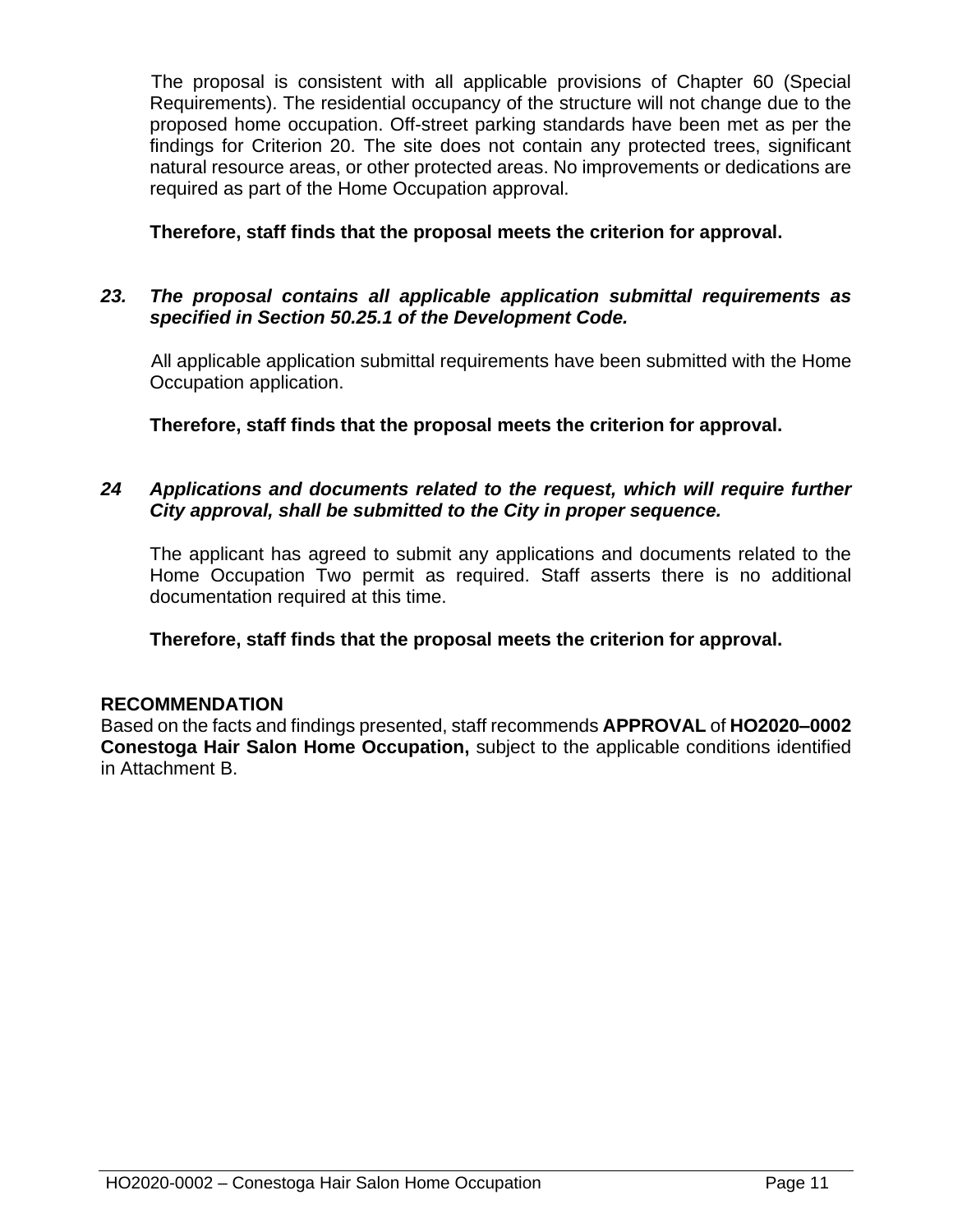# **CONDITIONS OF APPROVAL FOR HO2020-0002**

- 1. The home occupation shall be conducted by an occupant of the residence. (Planning Division/BDC)
- 2. The home occupation shall have no more than one employee who is not a resident of the premises. (Planning Division/BDC)
- 3. The proposed home occupation shall participate in and be consistent with the City's Business License Program and other agency licenses as appropriate to the approved use. (Planning Division/BDC)
- 4. The proposed home occupation operation shall be limited to the hours of 8:30 a.m. to 6:00 p.m. (Planning Division/BDC)
- 5. The proposed home occupation shall be operated entirely within the dwelling. The area of the home occupation shall not exceed 700 square feet. (Planning Division/BDC)
- 6. No exterior storage of materials or equipment shall occur on the premises. (Planning Division/BDC)
- 7. The proposed home occupation shall not change the use classification of the dwelling unit or accessory structure, as determined by the City Building Official applying the State Building Code. (Building Division)
- 8. The subject property shall continue to be used and maintained as a residence and shall conform to all requirements of this and other City Codes as they pertain to residential property. (Planning Division/BDC)
- 9. There shall be no signage associated with the proposed home occupation other than a two square foot name plate as allowed by Section 60.40.15.4 of the Development Code. (Planning Division/BDC)
- 10. The site shall be kept clean at all times and all trash associated with the home occupation shall be stored within the building or within an opaque exterior enclosure. (Planning Division/BDC)
- 11. There shall be no noise, vibration, smoke, dust, odors, heat or glare at or beyond the property line resulting from the operation of the home occupation. (Planning Division/BDC)
- 12. All customers will arrive by appointment only, with a maximum of eight customers per day. (Planning Division/BDC)
- 13. All customer pick-up, drop-off, and parking related to the home occupation will occur on the property using the parking spaces in the driveway. This includes idling cars as well as those parked and unoccupied. (Planning Division/BDC)
- 14. The business owner shall direct the clients and associated with the business to use the waiting area inside the home. (Planning Division/BDC)
- 15. No storage or distribution of toxic or flammable materials, spray painting or spray finishing operations, or similar activities involving toxic or flammable materials shall occur on site. (Planning Division/BDC)